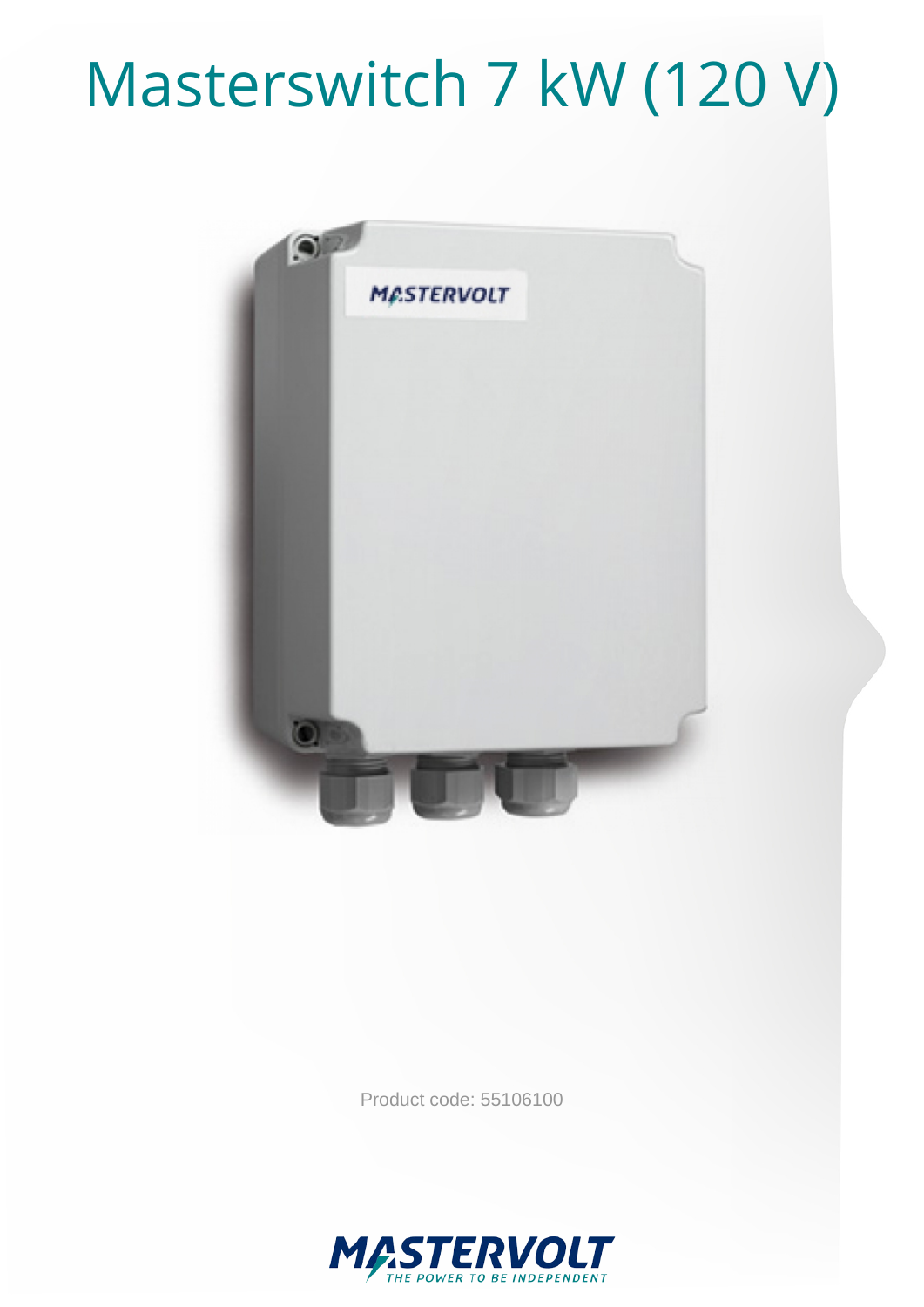- · Two AC inputs, for example grid power and generator.
- · One outlet to AC power group.
- · Automatic switching.
- · Power transfer up to 25 kW, input/output from 20 to 125 A.

The Masterswitch Fuses version includes circuit breakers.